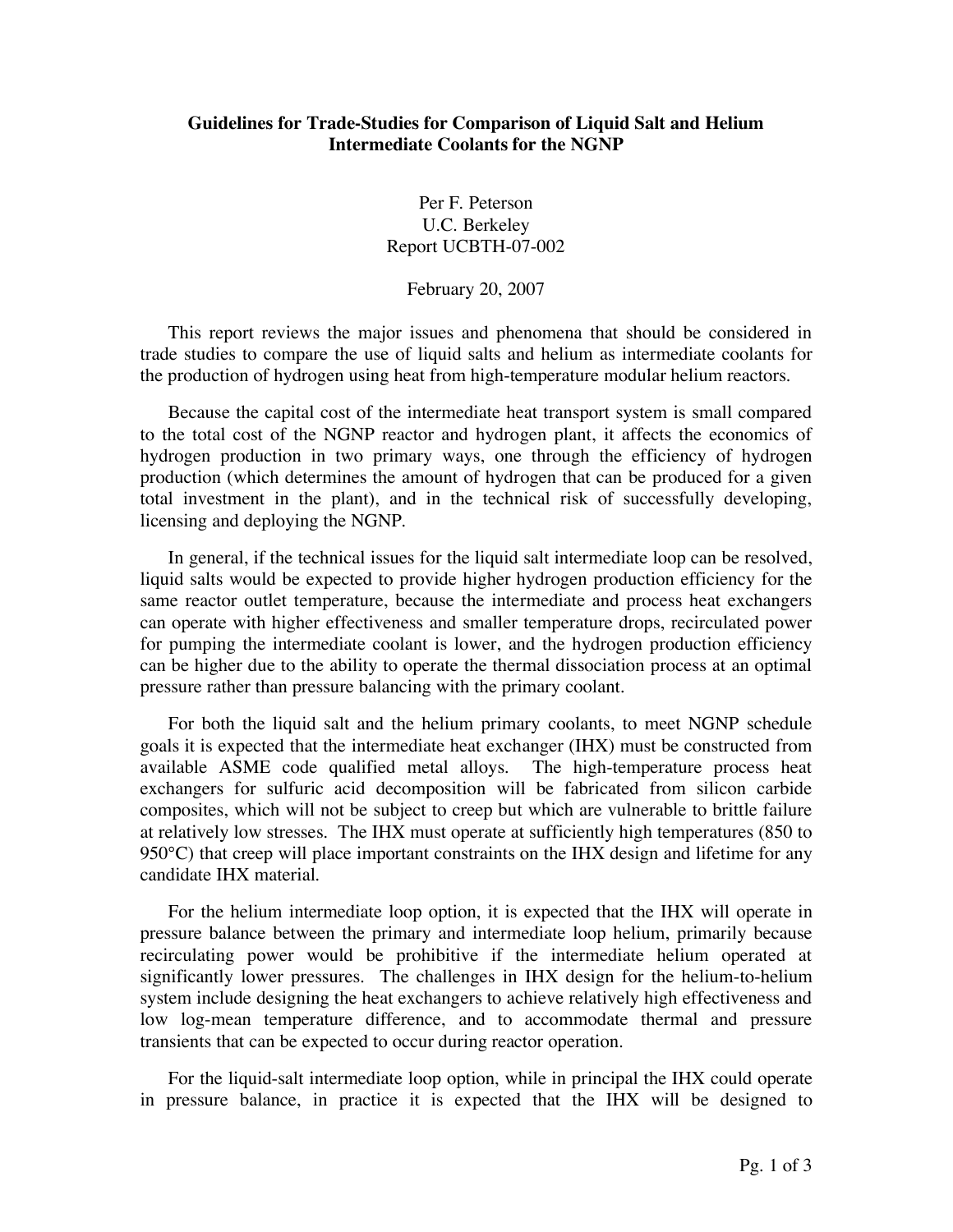accommodate the pressure difference between the primary helium coolant and the optimal hydrogen process pressure.

Extensive experience is available with liquid salt corrosion with the specially developed alloy Hastelloy N, which is is known to provide excellent corrosion performance. However, Hastelloy N is only ASME code qualified up to 704°C. For the NGNP intermediate loop IHX and hot leg that would operate above this temperature, Hastelloy N could only be used as a corrosion resistant cladding for a higher-temperature alloy like Alloy 800H or Hastelloy X, that are code qualified for use at temperatures relevant to the NGNP intermediate loop.

Figure 1 shows an example of a diffusion-bonded Heatric heat exchanger design that could be adapted to use with Alloy 800H plates, with Hastelloy N cladding and offset strip fin plates. However, this configuration would not be capable of operating with large pressure differentials without the Hastelloy N lining the liquid salt channels collapsing from creep deformation.



**Fig. 1** Diffusion bonded formed plate heat exchanger (FPHE) fabricated by Heatric.

In general, if creep deformation of the IHX liquid salt channels is to be limited to a low rate, and approach like that shown in Fig. 2 may be required, where the compressive stresses around the liquid salt channels is minimized by making the flow channels relatively small. In this case, however, it is likely less practical to apply a protective cladding to this metal, and therefore the salt have acceptable corrosion rates when coupled to an ASME code qualified high temperature alloy.

Thus a key viability issue for the liquid salt intermediate loop is to demonstrate acceptable corrosion rates between a liquid salt one or more ASME code qualified high temperature alloys. Initial experiments at the Univ. of Wisconsin have shown relatively high corrosion rates between flinak and Alloy 800H. This issue for Alloy 800H might be mitigated by using active chemistry control, or using a magnesium chloride  $(MgCl<sub>2</sub>)$ based salt with active metal redox control using magnesium metal. Alternatively, other high temperature alloys may provide acceptable corrosion performance.